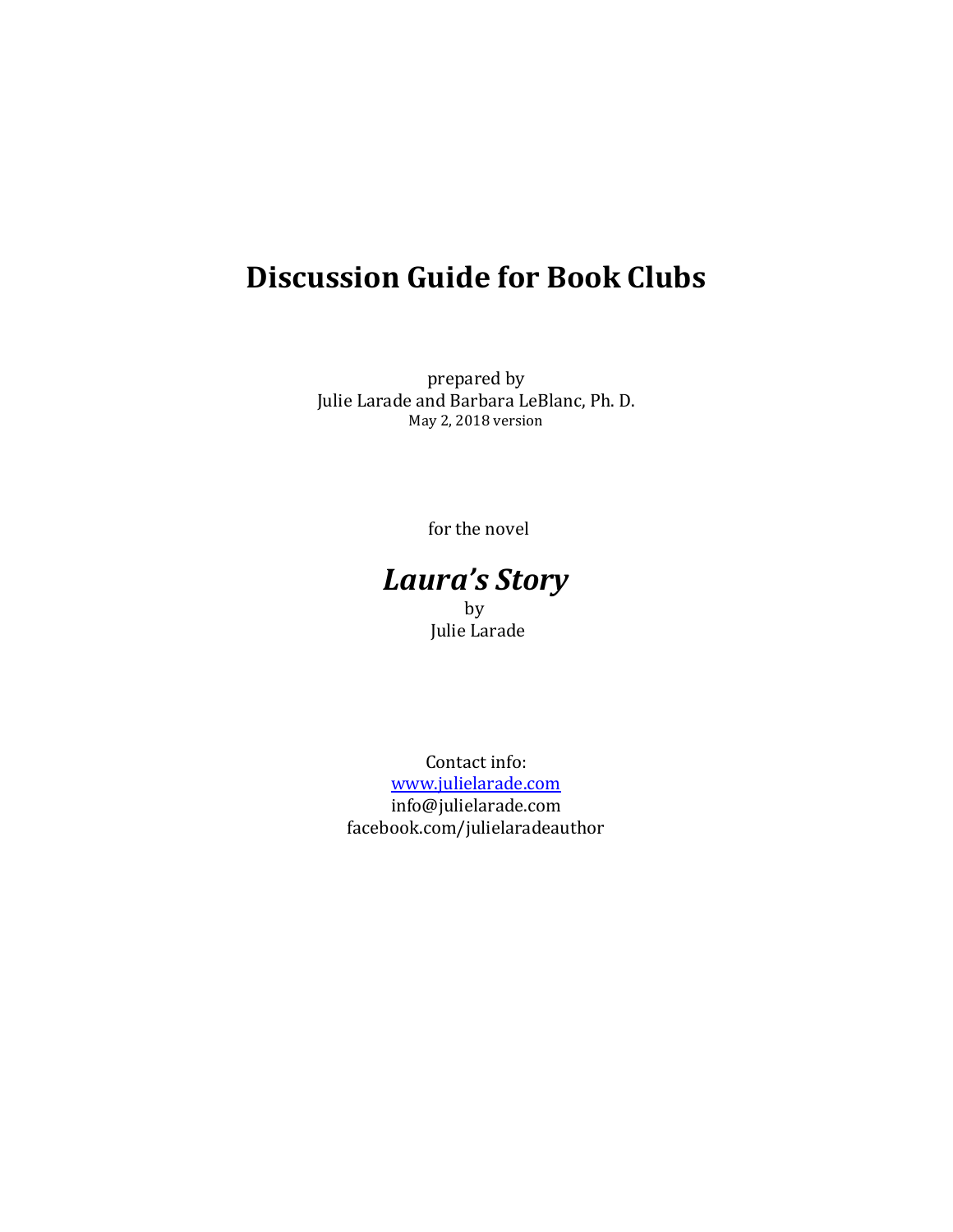#### **Author's Note**

The Discussion Guide for the novel *Laura's Story* was designed to help book clubs discuss this work of historical literary fiction. The story addresses subjects such as Canadian Maritime lifestyle, Acadian culture and the role of the family in the 1900s. The book also offers the possibility to discuss literary devices used by the author.

You may wish to add other discussion questions. If topics arise that aren't included in this guide, feel free to contact me to share your feedback and ideas.

I hope you enjoyed reading the book as much as I enjoyed writing it.

All my best to you,

Julie Larade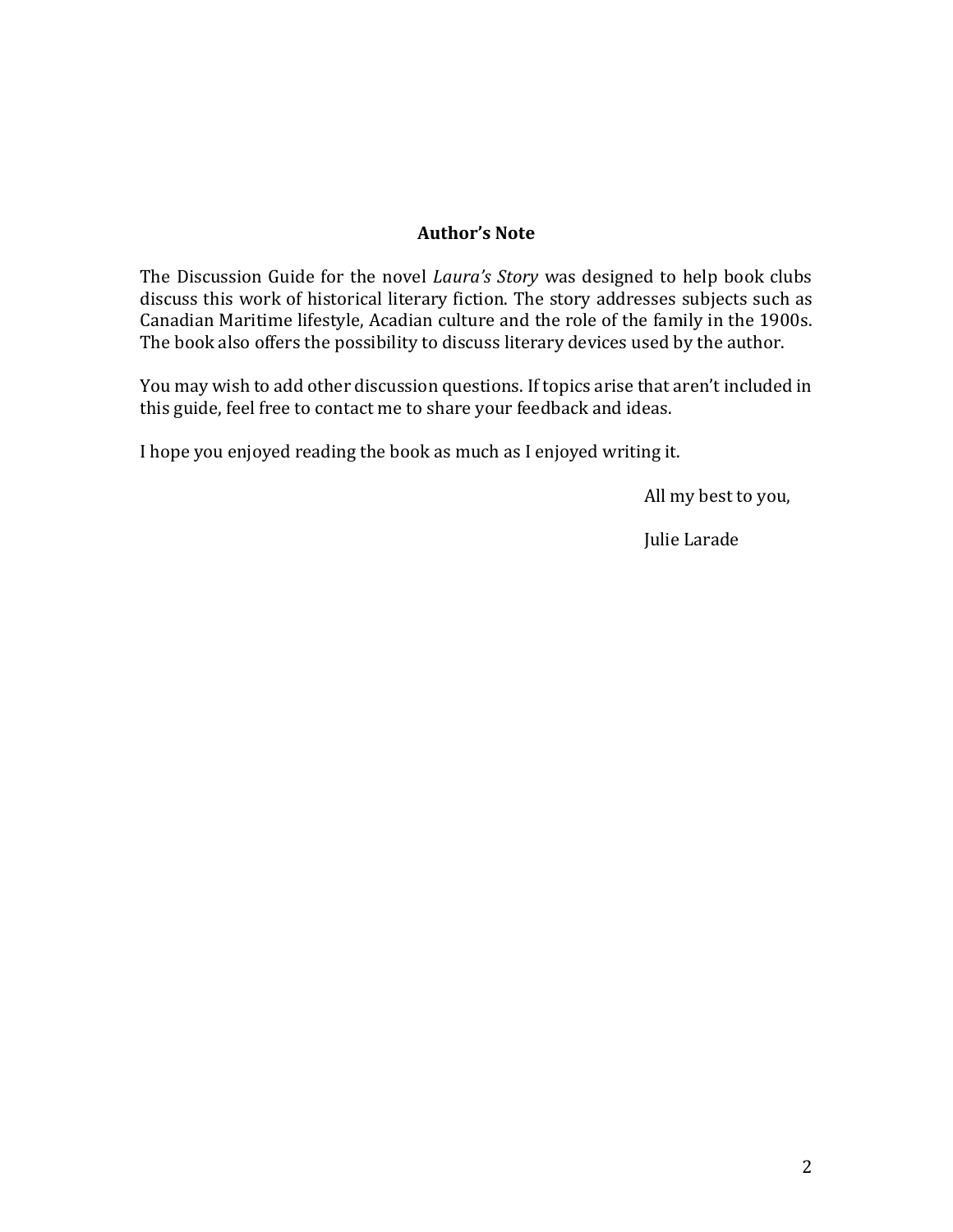#### **Synopsis of the Book**

*Laura's Story* is a novel about the life, struggles and triumphs of an Acadian woman born in Chéticamp, Cape Breton, Nova Scotia in 1920. When she is widowed, penniless and alone with three small children, she takes a job at a convent in Montreal, Quebec. She returns with a beleaguered body and spirit but with a firmer resolve than ever to keep her family together. When she develops tuberculosis, she is taken away again, this time for two and a half years to the sanatorium in Kentville, Nova Scotia. While Laura struggles to hold on to her boys and find her place in the world, the family members' stories develop, weave and unfold. Over the years of their lives, we see courage and perseverance firsthand, and we are moved by the true meaning of family and love.

#### **Discussion topics**

| • General Impressions                                   | 4  |
|---------------------------------------------------------|----|
| • Theme and Sub-Themes                                  | 4  |
| • Geographical Setting, Culture, Time Frame (1938-1987) | 5. |
| • Symbolism and Historical Context                      | 6  |
| • Literary Craft                                        |    |
| • A Final Note                                          |    |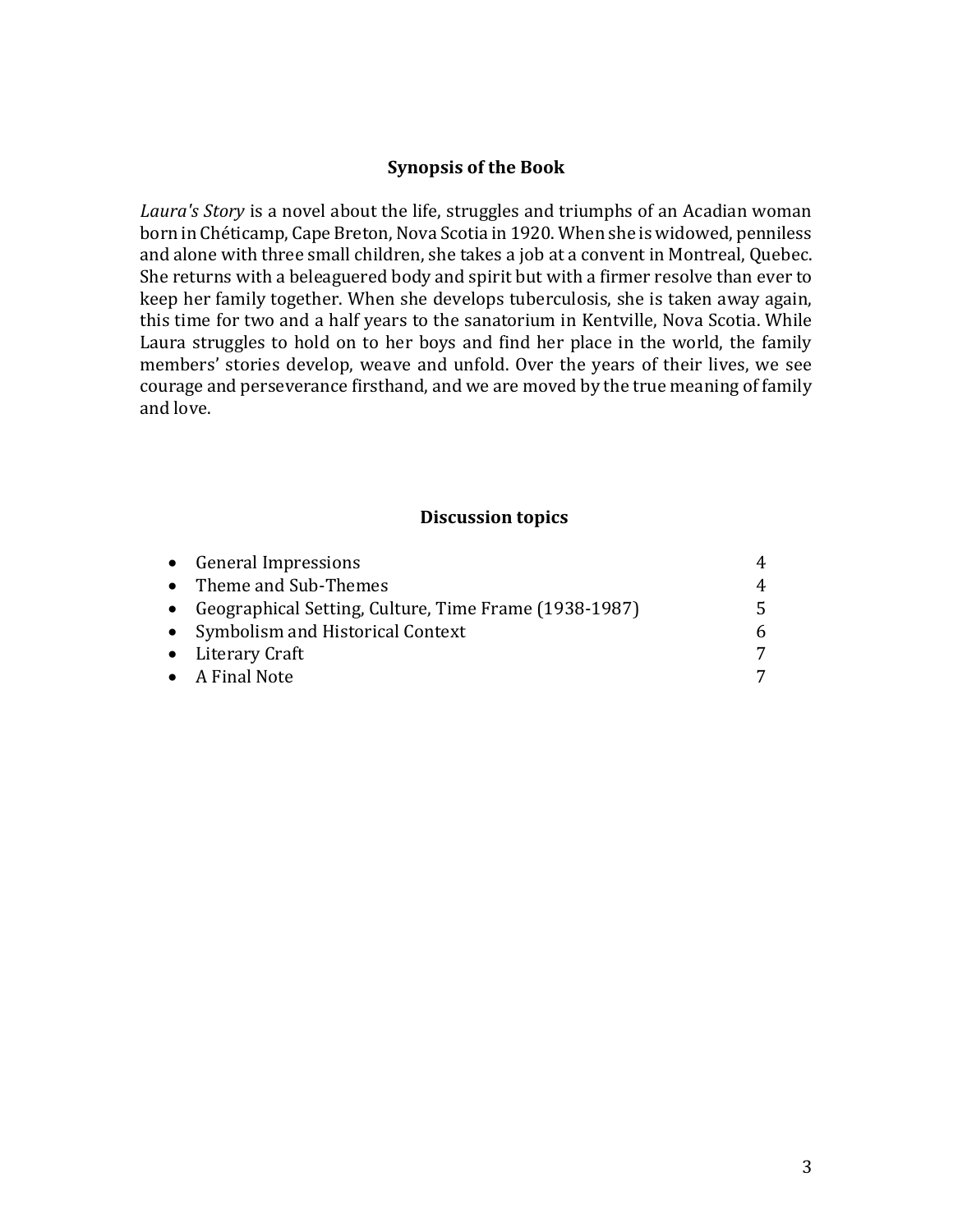#### **General Impressions**

- 1) What was your overall reaction to the book? How did it make you feel?
- 2) What did you learn about Canadian and Acadian history, the people and culture of Cape Breton and/or human nature in general?
- 3) What aspects of the story did you find most moving or engaging? Elaborate.
- 4) Could you relate to the characters? Why or why not?

#### **Theme and Sub-Themes**

*Laura's Story* weaves together the themes of finding meaning in one's life with the challenge of holding a family together, often under the most trying circumstances. As the characters age and their personalities evolve, many are tested through addiction, poverty, and the cultural restraints of the period (1938-1987).

- 1) Discuss the main theme of finding meaning in one's life. Give examples from the book and from your experiences.
- 2) What are some sub-themes (for example, addiction, poverty, illiteracy)? Elaborate.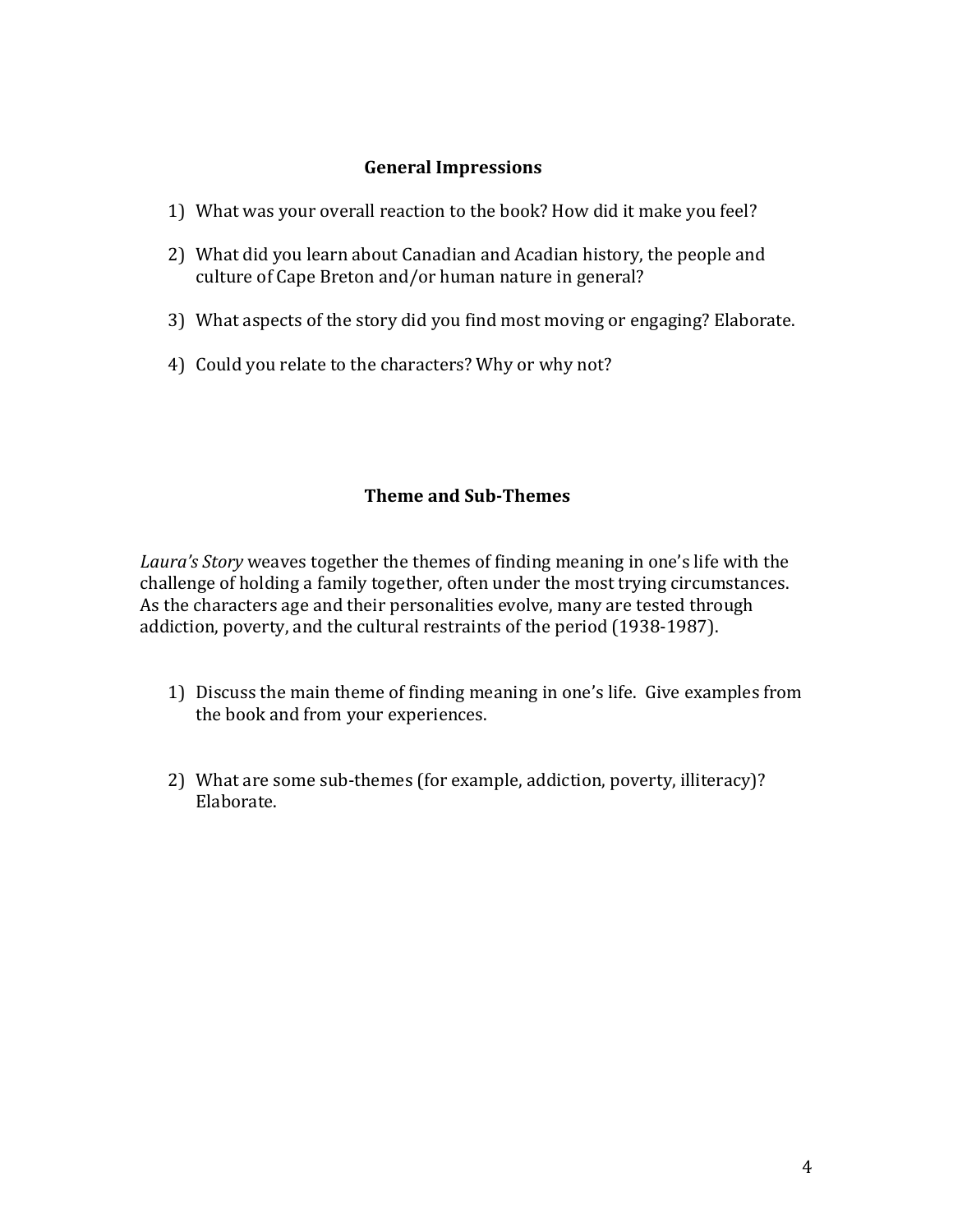#### **Geographical Setting, Culture, Time Frame (1938-1987)**

Set in 20<sup>th</sup> century Cape Breton, part of mainland Nova Scotia (specifically Antigonish and Kentville) as well as Montreal, Quebec, *Laura's Story* covers a period of nearly 100 years.

- 1) Which details do you notice (clothes, transportation, behaviour, landscapes) which the writer uses to indicate the historical period and the geographical region? Discuss similarities and differences with contemporary life.
- 2) When Laura is widowed, how does she provide for her family? What might she do today?
- 3) George suffers the after effects of war. What would a returning veteran do today to return to his life and get support?
- 4) Sam's wife feels shame, guilt, and grief because she gave up her daughter for adoption. Discuss how she might have lived the same situation in today's society.
- 5) Numerous Acadian traditions are described in the book. Some examples are Fête of the *Mi-Carême*, hooked rugs and rag rugs, regional foods, and music. Did you know about any of these cultural traditions before reading the book? If so, explain. Which were new for you? Discuss.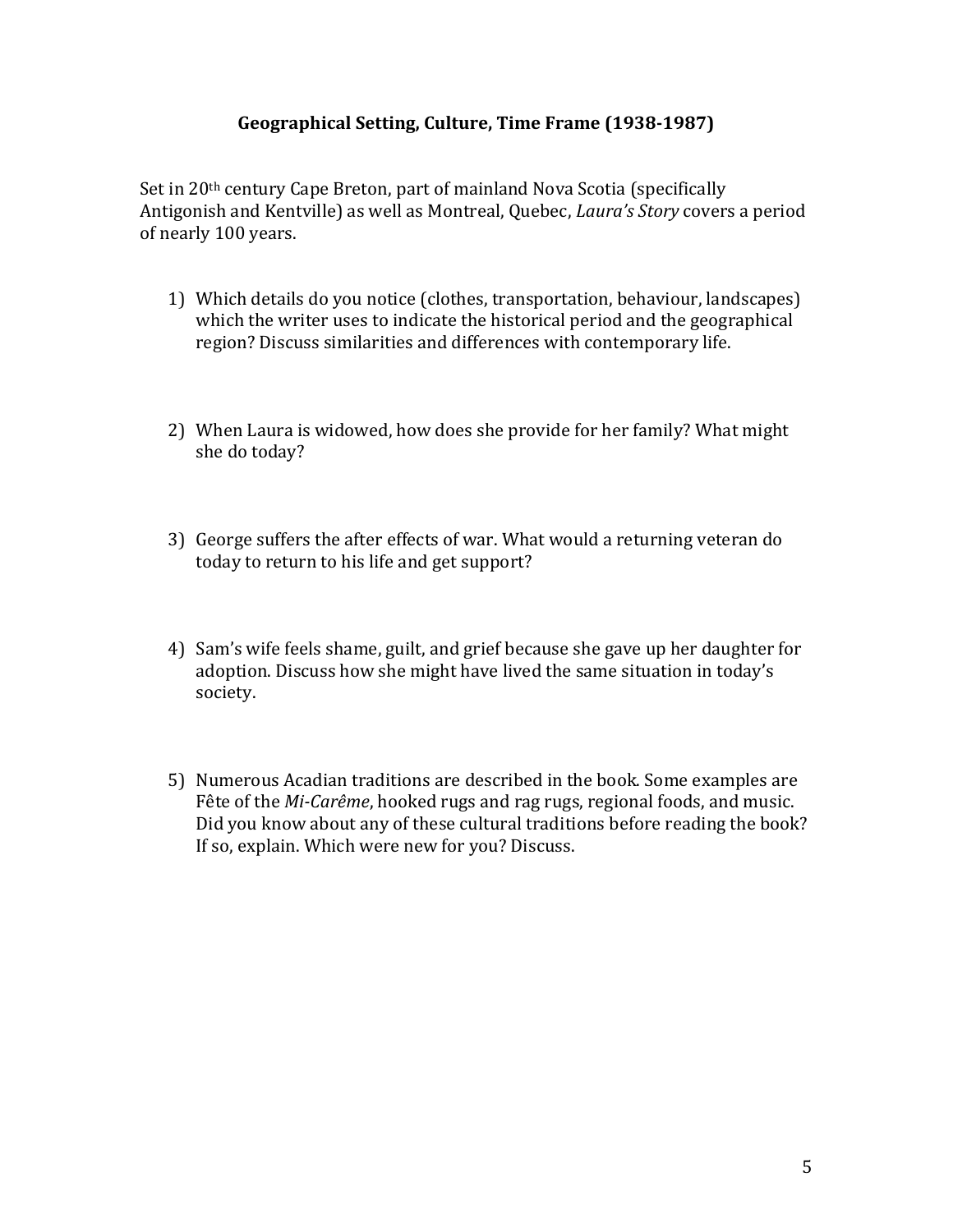#### **Symbolism and Historical Context**

The opening chapter of *Laura's Story* establishes a geographical setting, a time frame and introduces several of the main characters. The first sentence of the chapter might be understood simply as Laura's mother falling off a ladder. However, it could also be interpreted in a symbolic manner.

The Opening Sentence:

"It could have been fate, or an accident, but while climbing a ladder to wash her English employer's second story windows during the summer of 1938, Laura's mother, Joséphine Boudreau, slipped and fell hard onto the ground, slipping quickly into delirium, then coma, and finally death."

Here is an example of one interpretation of the sentence:

Laura Boudreau, a young Acadian woman, was the descendant of Acadians who had been deported from the colony of *Acadie* between 1755-1763. In the book, which begins in the year 1938, Laura's mother is working for an English master, a descendant of the group who had deported the Acadians from their original homeland in the 18th century.

After the 1763 Peace Treaty of Paris, Acadians were permitted to settle in what is today called the Maritime Provinces. However, they were not allowed to return to their original villages. One of the communities which these exiled wandering Acadians established was the Chéticamp region located on Cape Breton Island. What symbolic irony that Laura's mother, descendant of the Acadian deportees, was working for a descendant of the group who had sent her ancestors into such a tormented exile.

Laura's mother falling from a ladder doing work for her English master, going from delirium to coma and finally to death could be interpreted as a symbol of what her ancestors had lived. Their Deportation and exile might be considered as falling into a surreal delirium, a coma and a death of their life as they had known it. Fate? Accident?

- 1) How do you interpret the first sentence of the book?
- 2) Research an Acadian symbol, such as the flag or an aspect of Acadian culture, such as traditional food. Write a short essay about your findings. Be sure to answer the questions: Who? What? Where? When? Why? How?